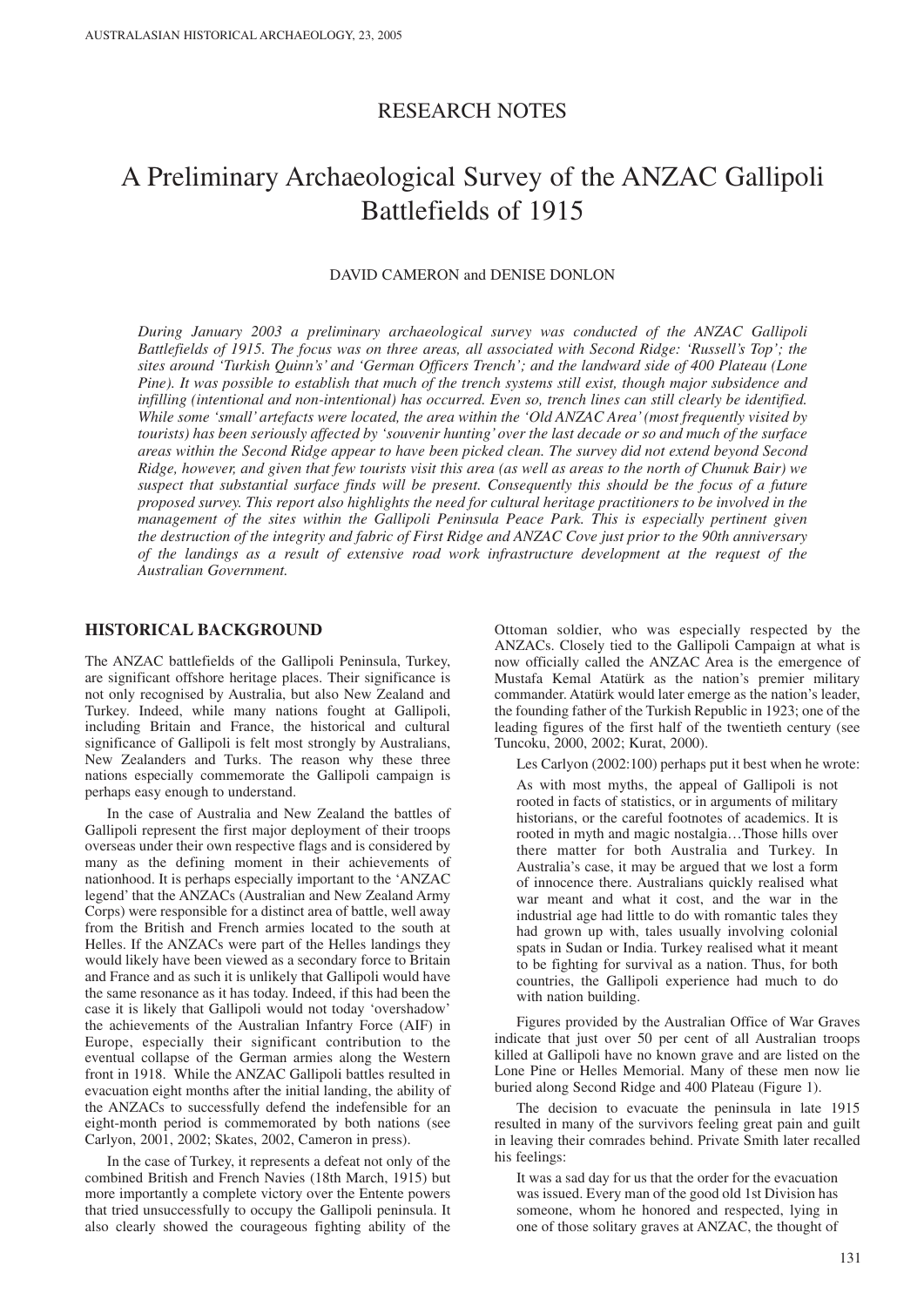

*Fig. 1: Map of the recent earthworks and their impact along First Ridge. The human femur found by Cameron was in the area that is now the southern car park (Hell Spit).* 

having to leave these sacred spots to the mercy of the enemy made the spirit of the men revolt and cry out in anguish at the thought of it. It has even been said that some of the men broke down and cried … when they heard the order … It drives me almost to despair. (Gammage, 1974)

It would have been some relief to Private Smith, if he had survived the war (he was later killed in action in France, 1916) to hear the 1934 declaration of Atatürk:

Those heroes that shed their blood and lost their lives … you are now lying in the soil of a friendly country. Therefore rest in peace, there is no difference between the Johnnies and the Mehmets to us where they lie side by side here in this country of ours … You, the mothers, who sent their sons from far away countries, wipe away your tears; your sons are now lying in our bosom and are in peace. After having lost their lives on this land they have become our sons as well. (Gammage, 1974)

# **THE GALLIPOLI PENINSULA PEACE PARK**

Charles Bean (the Official Australian Historian of the War of 1914–1918 and head of the Australian Historical Mission) and members of his staff revisited the ANZAC Gallipoli Battlefields in 1919. Their main task was to help organise the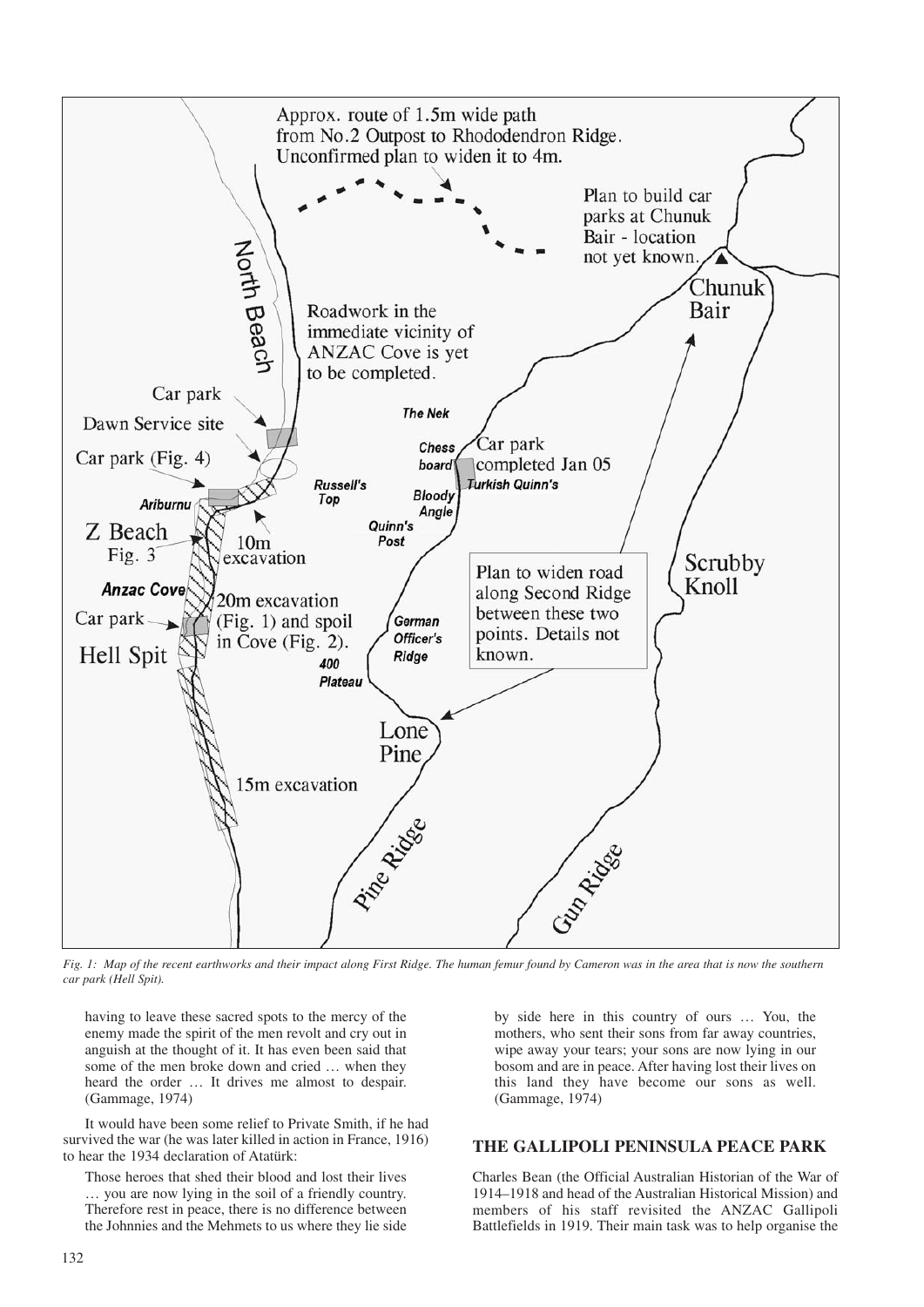burial of the Commonwealth war dead, and the collection of artefacts for the planned Australian War Memorial (Bean, 1948). Bean also attempted to answer some specific historical questions of the campaign by examining the debris scattered around the landscape as part of this mission.

After the 1919 Armistice and the establishment of the newly formed Turkish Republic (1923), the Treaty of Lausanne, July 24, 1923 was signed between the warring parties. Articles 128 and 129 stated in part:

#### ARTICLE 128

The Turkish Government undertakes to grant to the Governments of the British Empire, France and Italy respectively and in perpetuity the land within the Turkish territory in which are situated the graves, cemeteries, ossuaries or memorials of their soldiers and sailors who fell in action or died of wounds, accident or disease, as well as those of prisoners of war and internal civilians who died in captivity.

#### ARTICLE 129

The land to be granted by the Turkish Government will include in particular, as regards the British Empire, the area in the region known as ANZAC.

Around 50 years later, the zone officially known as the 'ANZAC Area' was incorporated into the Turkish National Park Service. In 1973 the Gallipoli Peninsula National Historic Park was established and was listed in the UN List of National Parks and Protected Areas. The Park in 1996 consisted of around 5 900 hectares, but with the rediscovery of the Sevki Pasa Maps (drafted by the Turkish High Command in 1916 immediately after the Allied evacuation) it soon became clear that many historic sites relating to the 1915 campaign were beyond the Park boundaries. With the establishment of the Gallipoli Peninsula Peace Park (GPPP) in 1996 the boundaries were expanded to include over 33 000 hectares.

Within the GPPP there are three main areas dedicated to the Gallipoli Campaign, each designated as Focus Areas I, II and III (see Figure 1). Focus Area I (The Main Gateway) is the entry into the Park located at present day Eceabat and includes Kilye Bay, which was a significant area for the landing of reinforcements and supplies for the Ottoman Army during 1915. Its main function is to provide an introduction to the GPPP. Next is Focus Area II (The Battlefield), which is represented by the ANZAC Battlefields. The purpose of Area Focus II is to 'attain a transcending identity and encompassing feelings of peace in this area of battles' (Bademli 1997:10). The ANZAC Battlefields were chosen as they, compared to the battlefields in the south (Helles), are still relatively well preserved and until recently there was minimal development of tourist infrastructure. Focus Area III (Forum of Peace), is located at the tip of the peninsula at Helles. This area is designed as a meeting place, which will enable visitors to *'feel and sense, and actively pursue ideas of peace without impinging on the environment'* (Bademli 1997:10).

In 1994 Focus Area II (ANZAC) was substantially affected by forest fires, which were a 'double-edged sword.' A positive consequence was a significant reduction in the development of the government sponsored pine forest plantations, which were seriously damaging trench systems throughout the region and did little to stop erosion of the associated earthworks as a result of root action and a lack of protective leaf litter. Since the forest fire, the focus of GPPP management has been to allow the endemic vegetation to reappear. Thus the region looks much like it must have on the 25th April 1915 (before much of the vegetation was removed as a result of shell, rifle and machinegun fire as well as fire wood requirements). Two major negatives, however, were that

after the fire many surface artifacts that had survived in situ were now exposed and collected by tourists (and locals); and a number of broad 'Fire Lanes' (fire trails) have been established throughout the Park. Some of these trails are likely to have destroyed some potentially significant archaeological sites e.g. area immediately behind/below 400 Plateau.

The areas of the ANZAC battlefields in Turkey are increasingly under pressure from tourists and associated infrastructure development. This is especially true over the last decade, which has seen a dramatic rise in tourist numbers, especially on ANZAC day (25th April). Visitor numbers provided by the Office of Australian War Graves for the anniversary of the landing show there were around 4 500 in 1995, this had increased to 8 500 by 1999 and by 2002 numbers had reached over 15 000. In 2005 the number of visitors to the area on ANZAC day were said to number over 20 000.

Within the summer months the peninsula is also crowded with tourists. In the mid-1990s there were around 5 500 beds available (hotels, camping ground) within the Peninsula (as well as Canakkale). The current numbers are unknown, though clearly they must have increased substantially. These beds are booked out during the summer months (Bademli 1997; Beck 2000). So at any given time there are literally hundreds of people free to roam the landscape of the ANZAC Battlefields. This fact alone poses a major management problem. As stated by Professor Bademli of the Gallipoli Peninsula Peace Park Office (Bademli 1997:56):

Increasing numbers of domestic and foreign visits to the Park, if not organised, threaten the integrity of the battlefields, and the Australian, New Zealander, English, French and Turkish war graves and monuments.

# **CURRENT ARCHAEOLOGICAL CONTEXT**

To date there have only been two archaeological studies of the historic battlefields of 1915 (excluding studies of maritime archaeology). The first is the detailed documentation of largescale archaeological objects within the GPPP compiled by the late Professor Bademli (1997). The second was a preliminary survey conducted by Cameron in 2003, which occurred over a four day period.

The most detailed description of the Gallipoli Peninsula Peace Park is the two volume set entitled *Gallipoli Peninsula Peace Park International Ideas and Design Competition*, compiled by the Gallipoli Peninsula Peace Park Office – Middle East Technical University, Ankara, Turkey (Bademli 1997).

Volume One called *The Book*, provides a detailed account of the peninsula including history, archaeology, flora, fauna, settlement patterns (past, present and future), likely infrastructure developments, as well as placing the GPPP within the context of the Turkish National Parks Service. Volume Two, called *The Catalogue*, provides a detailed list with many accompanying photographs, plans, and maps of large-scale, non-movable human-made objects on the Peninsula.

This landmark publication, however, did not include the study of the small-scale archaeological material, such as bullet casing scatters, personnel items and military equipment. Neither did it include the locations and conditions of the surviving trench and tunnel systems nor was this part of its brief. They, and the many 1915 archaeological sites, remain completely undocumented. As we approach the 100th anniversary of the Gallipoli landings, we still have no clear idea of the location and condition of literally hundreds of war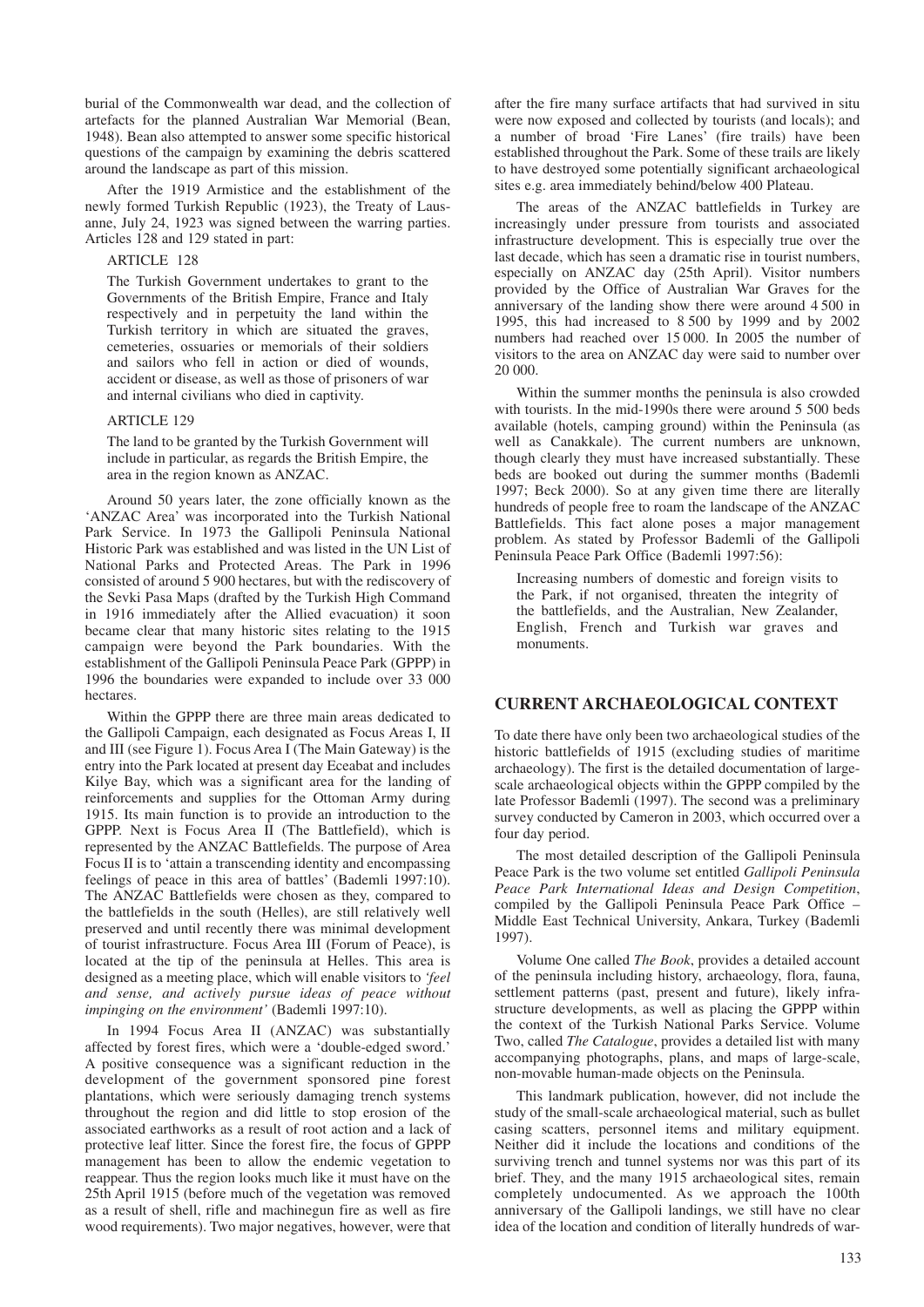related archaeological sites scattered throughout the landscape. Nor do we know of the condition of most trench and tunnel systems. It is crucial that these archaeological sites are documented, and plans for their preservation be developed before they are lost forever.

In early 2003 a tour of the ANZAC area was conducted to assist in the writing of a grant proposal that would enable a detailed survey of the area (Cameron, 2003, 2005, submitted). Our preliminary survey was non-invasive and focused on the sites within Focus Area II of the GPPP. We restricted ourselves to parts of Russell's Top and around Turkish Quinn's, German Officers Trench, and parts of 400 Plateau in the vicinity of Lone Pine (see Figure 1).

#### **Russell's Top**

This elongated plateau was of major strategic significance to the ANZACs. It runs in a northwest direction and represented the northern front line of the ANZAC position until the August Offensive (though below along the coastline, the front extended further north). At the northwestern head of Russell's Top is The Nek, held by the Turks. The Nek was the linkage pin between Russell's Top and Second Ridge. As such, the ANZAC forces along Russell's Top and Second Ridge were

never joined as the Turkish forces held the high ground between these two geographic locations (Burness 1996; Hamilton 2004).

All along the top of this plateau waist-level scrub dominates, though trench systems can still be clearly identified. A major problem is the development of numerous unofficial 'walking tracks' that have become established; clearly a result of tourists visiting the cemetery at The Nek. Few artefacts were located. Numerous pieces of in situ barbed wire were located, with some broken ceramic pieces and small metal food containers (badly rusted) partly protruding from the surface, just below the seaward edge of the plateau. A major trench system is known to have run down from here to the valley floor, though no evidence of the trenches could be found in the survey area. Finally, part of a complex trench system was identified within the immediate area, most of which was suffering from serious erosion and collapse.

#### **Turkish Quinn's**

This site is of significance as it is directly opposite Quinn's Post (held by the ANZACs). Like the Australians at Quinn's, the Turks held this post from the first day until the allied evacuation. In some places the Turkish and ANZAC trenches



*Fig. 2: ANZAC Cove 1915 (Australian War Memorial).*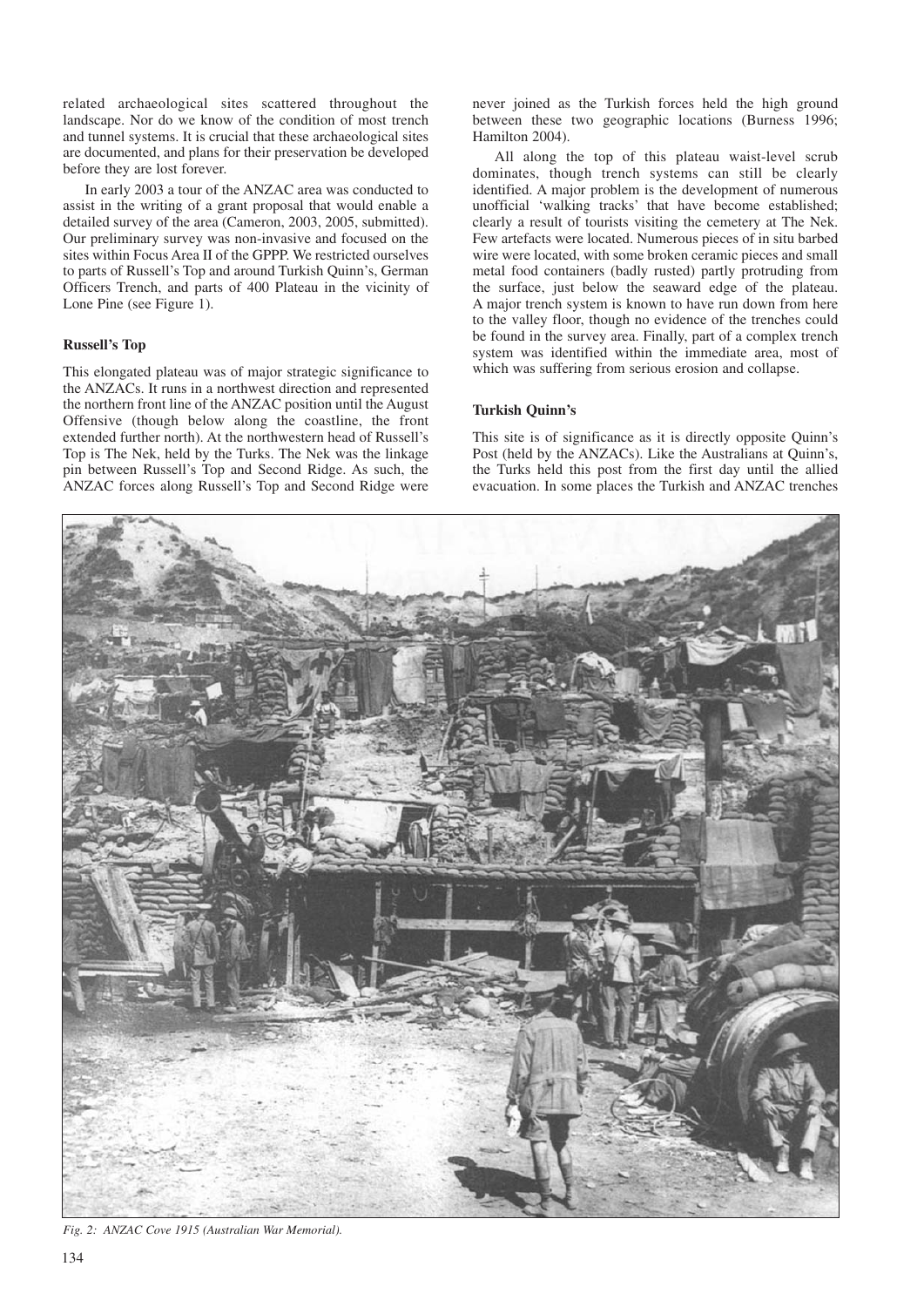were less than 5 metres apart. Turkish Quinn's and Quinn's Post were both considered by each side to be the most dangerous place to be posted during the eight months of fighting (Bean 1937; see also Aspinall-Oglander 1929; Stanley 2005).

Unlike Quinn's Post, which was originally leveled as a result of the construction of 'Quinn's Post Cemetery' (although Stanley, 2005 suggests that 'Quinn's Cemetery' is actually located at the 'Bloody Angle'), Turkish Quinn's appears from the survey to retain much of its integrity (at least below ground). The site is heavily overgrown with scrub, though the trench outlines are still clearly visible. All of the trenches have been backfilled and it is suspected that this was intentional. Unlike the Allies, the Turkish forces collected the unburied dead (after the evacuation) and placed them within nearby trench systems, this is almost certainly true of Turkish Quinn's. As such, some ANZAC war dead that were located in 'no man's land' are probably also buried in these same trenches.

No artefacts (accept a few fragments of rusted barbed wire) were recorded. It is likely that tourists visiting Quinn's Post Cemetery have crossed the narrow road that separates the two positions and picked most of the immediate surface area clean of artefacts. The tourist access road along Second Ridge was built directly through what was, in 1915, the killing zone of 'no mans land'.

## **German Officers' Trench**

This positioned is located approximately 150 metres south of Turkish Quinn's. It received its name as two 'German' Officers (though probably Turkish) were observed on the first day directing troops from this position (Bean 1937). This site is characterised by the same description (including intentional backfilling of trenches) as described for Turkish Quinn's. Again no surface artefacts were located.

## **Turkish trenches at Lone Pine**

These trenches were originally reserve trenches behind the main Turkish front lines. With the August Offensive and the capture of the Turkish front line by the Australians these reserve trenches become part of the Turkish front line (Bean 1937).

This whole area is covered in low scrub, though again the complex trench systems can still be seen. The vegetation in many cases has yet to be established in the trench systems. While some backfilling has occurred, others are exposed and are subject to ongoing erosion. Some artefacts were found within the trenches, including metal cans and small ceramic pieces. The most significant find was bone (likely human) eroding out of some trenches. So far, only small fragments are exposed, though clearly human remains are going to become increasing exposed within this region as a result of ongoing erosion.

## **ANZAC Cove**

While no intentional surveying was conducted around ANZAC Cove, a human femur was found laying beside the road, at the main tourist 'bus bay' (see Figure 3). This femur had clearly just washed down with the recent rains from the heights of First Ridge. This specimen was completely exposed not only to the elements but also to tourists, in arguably the most commonly visited site on the Peninsula. This specimen was recorded and the information of its location supplied to the Commonwealth War Graves Commission (CWGC) office

at Canakkale and later to the Office of Australian War Graves (OAWG). It is precisely this area that was bull dozed in 2005 as part of the widening of the road immediately above ANZAC Cove. The fact that the OAWG was informed of our finding in 2003 (clearly demonstrating the human remains are present at the site), but failed to take this into account and failed to commission an archaeological survey prior to road works when the proposed road extension works were being discussed and later built, is of particular concern.



*Fig. 3: Femur found in 2003 preliminary survey at ANZAC Cove in the area later bulldozed during the road works of 2005.*

# **CURRENT AND FUTURE TOURIST INFRASTRUCTURE DEVELOPMENT**

During March 2005 the international media reported the extensive construction works that were taking place along the road running just above ANZAC Cove. This road continues beyond the cove and runs just above North Beach. The Australian Government requested the extension of this road to help provide easier and safer access to the site during ANZAC day commemorations (though many via the international media have questioned the necessity for this work). The original road had some historic value as it was built by the ANZACs in 1915, though later surfacing of the track turned it into a bitumen road.

The construction works of 2005 have seriously impacted upon the historic and archaeological integrity and fabric (see map, Figure 1), not only of ANZAC Cove and First Ridge, but also areas of north Beach. Media reporting by Skelton & Hudson (2005) indicates that:

- the northern slopes of Ari Burnu knoll in which Australian troops rushed up and fought a small force of Turks has been bulldozed through;
- a large part of First Ridge (MacLagan's Ridge) where Colonel Sinclair MacLagan led a force of covering troops to establish the first foothold for the invading force has also been removed;
- where once a single-lane road ran along the foreshore, visitors will find a two-lane road carved from the historic landscape, leaving a large, raw escarpment;
- at either end of the cove at North Beach where the dawn service will be held and at Hell Spit near the memorial – parking spaces for buses have been built, seriously impacting upon the little gullies, the tracks the troops once walked along, and the remains of foxholes; and
- a large piece of ANZAC Gully, from the road up to MacLagan's Ridge and Plugges Plateau, has been carved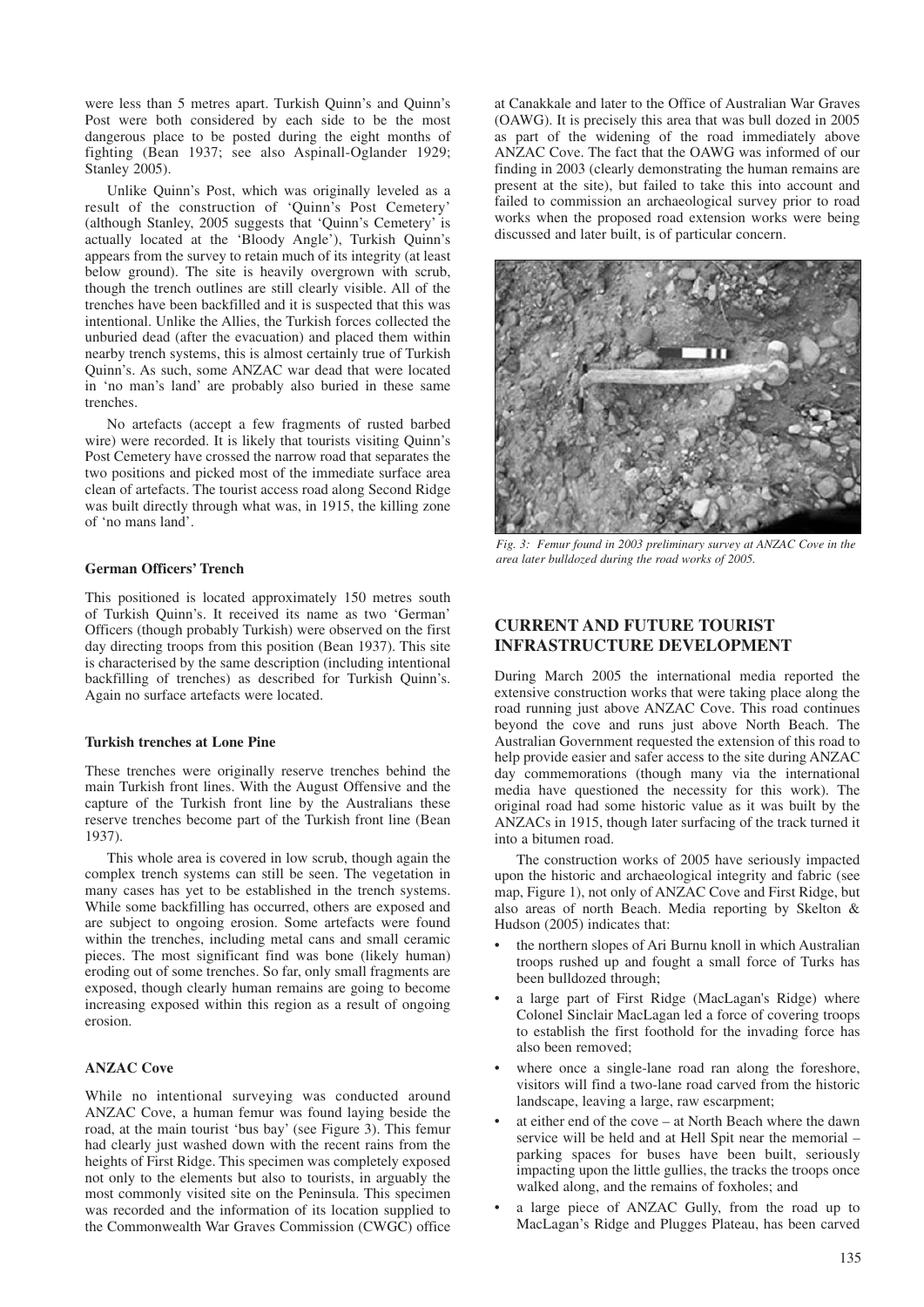out during the roadworks. General William Birdwood had his headquarters in the gully and many key decisions of the war were made here.

Until an archaeological and topographical audit is conducted in this area, it is extremely difficult to truly understand the degree of disturbance, although all agree that it is significant.

Some of the impacts affecting the ANZAC Battlefields can be seen from comparing before and after photographs. Figure 2 shows the area just above ANZAC Cove (First Ridge) as it appeared in the later parts of the Gallipoli Campaign. This image clearly shows the living conditions including dugouts, hospital dressing stations, communications infrastructure, and a proliferation of associated 'military' structures. The conditions observed here would represent the situation along much of the seaward side of the ridge during the campaign. Figure 4 shows the same area during the road works construction in 2005. Any surviving archaeological material and/or human remains have now been completely obliterated by the road works. The Ridge today is topographically nothing like it was in 1915 (or up to 2004), and much of the archaeological material (including human remains) and tonnes of soil and debris have been bulldozed onto the narrow beach front as well as into ANZAC Cove itself.

The construction works of 2005, which were apparently perceived as a necessity because of ever increasing tourist numbers, demonstrates the pressures being placed upon the Gallipoli Peninsula Peace Park (GPPP). This is especially true of the ANZAC battlefields, which are the most commonly visited areas of the park.

There is now an urgent requirement to ensure that the remaining areas associated with the ANZAC Gallipoli battlefields of 1915 are preserved. Unfortunately, there is little that can be done to protect the integrity of First Ridge and parts of North Beach. It is crucial, however, that any future infrastructure work associated with the Gallipoli Peninsula Peace Park take into account places of historical, archaeological and cultural significance.

There are also currently unconfirmed reports that future construction works include a plan to grade, resurface and broaden the road along Second Ridge (which runs through no man's land) as well as construct 'viewing platforms' at significant sites like The Nek, Quinn's Post and Lone Pine (Australian Senate 2005). Any work in these highly sensitive areas cannot be justified. Indeed, the regrading of the road and use of associated infrastructure support vehicles will surely result in significant damage not only from the construction itself, but also as a result of processes associated with trampling etc which will disturb, if not out rightly destroy the resting places of hundreds of officially 'unburied' soldiers the lie in this constricted area.



*Fig. 4: Same area as Figure 2 during 2005 road works – courtesy of New Zealand Television.*

# **FUTURE WORK**

In 1988, a Commonwealth War Graves Official in London stated that ANZAC was the most visited of all war cemeteries, and that Australians were its most frequent visitors (Gammage 1991). In order to preserve the cultural and historical integrity of this significant area, it is necessary to act now in first documenting what is actually there and then go about presenting a plan to manage and preserve this area.

In the final section of this paper we will briefly outline a proposed project to document for the first time places of historic and cultural significance associated with the ANZAC Gallipoli battlefields of 1915. There is a real need to document the individual archaeological sites, including battlefield debris, trench locations, field dressing stations, headquarters and other features. In addition, the location/condition of the surviving trench systems as well as the famous and not so famous sites have not been assessed. This is crucial as currently we have no real idea of what material is present, its physical state, or of the dangers (natural and humanly induced) that are threatening these artefacts and places of national and cultural significance.

Battlefield archaeology is a relatively new area of research. However, the archaeological survey of the Gallipoli battlefields will require new methods of documentation and interpretation, such as the systematic use of high precision Global Positioning Systems (GPS). GPS could be used to help create a number of hierarchical maps and plots of the area, including artefact scatters. This information could be integrated into the GIS database for the study sites, providing an interactive spatio-temporal representation of the landscape. A valuable asset is the excellent series of topographical maps produced by the Turkish High Command in 1916 (often referred to as the Sevki Pasha maps). These are available and will be extensively used to help locate archaeological sites relating to the battles of 1915.

The construction of the GIS database will be a major part of the proposed project as it will enable us to identify those places of cultural and historical significance. This database will include all documentation (GPS, photographic, site plans, historical documents, extant documents) that are pertinent to each site. From the physical surveys and historical documentation Statements of Significance can be developed and placed within the database. This electronic system will be an important addition in helping to manage and conserve the GPPP and the many archaeological sites that it contains. Colleagues within the Department of Geosciences, University of Sydney, have begun some preliminary work in this area.

It is crucial that those areas currently at the greatest risk of further damage from proposed infrastructure work as well as increased tourist visitation be examined first. As such, it is important that Second and First Ridges be surveyed and documented in detail. The proposed survey teams will consist of Australians and Turkish colleagues from the Department of Archaeology, 18th March University, Canakkale. Before surveying any specific area, a grid system will be generated and the area broken up into a number of research survey squares (50 x 50 metres) matching the reference grid system currently used by the Gallipoli Peninsula Peace Park Office. In addition, each research square will have its own detailed map, based on the 1916 Turkish 1:5000 maps. Any deviations and further topographic details can be added as part of the survey.

It is proposed that there will be a number of survey teams, each containing around five people (one of whom will be a sub-team leader). Each team will be assigned a research survey square and systematically explore their area by walking spaced transects. When artefacts or artefact scatters are found, a GPS fix will be taken and the locality will be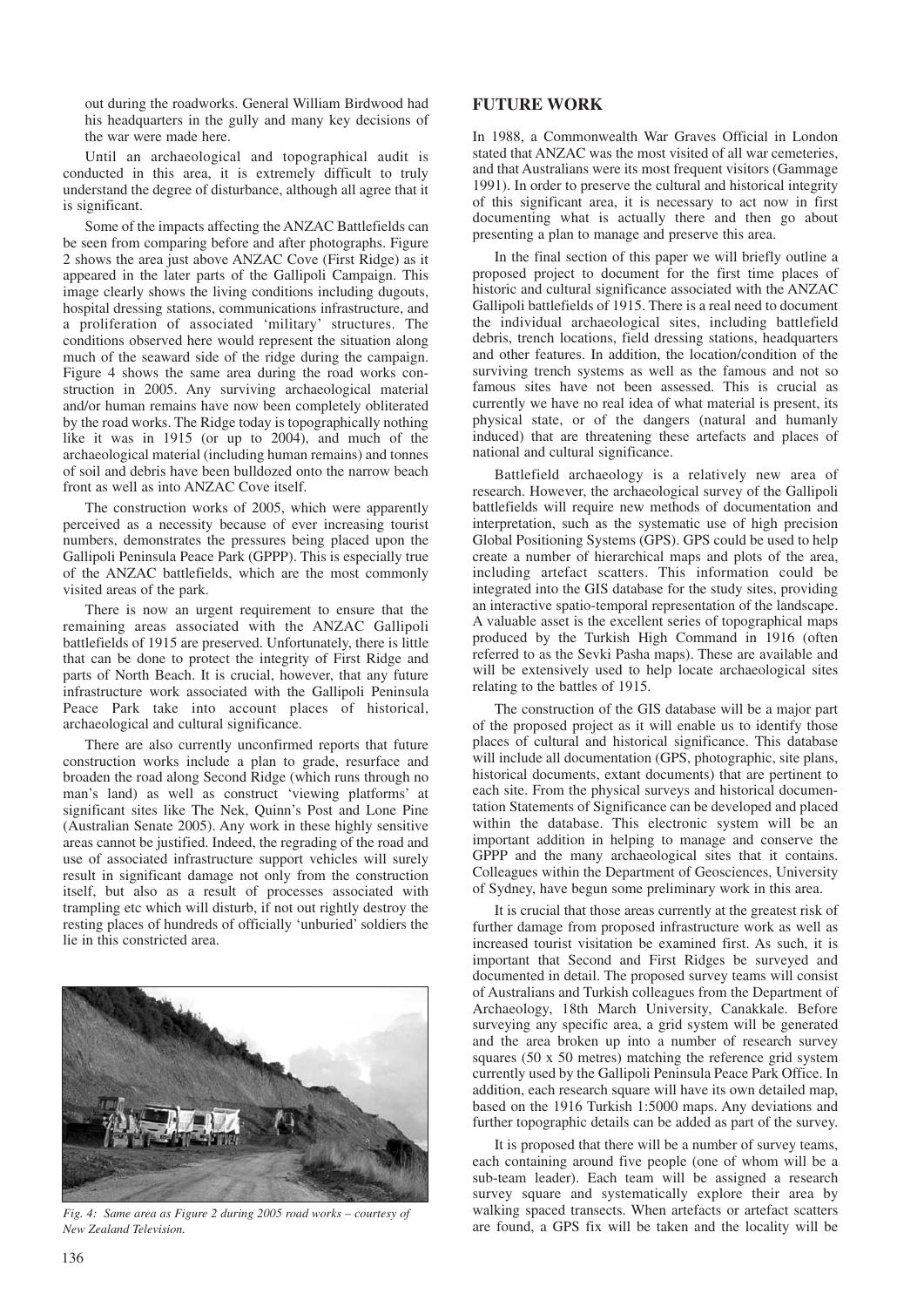plotted on the 50 x 50 m grid map. Artefacts will then be photographed and a detailed plan drawn. All artefacts will be catalogued. Artefacts will only be removed if they are considered to be in danger (e.g. tourist theft etc). All artefacts will remain on the Peninsula with either the Museum or within the 18th March University for further study. The condition and location of surviving trench and tunneling systems will also be recorded as they exist today. This survey will result in a hierarchical map system, with preserved trench locations and artefact distributions fully documented. As such, this survey and its results will highlight areas that are in urgent need of preservation, which will facilitate management of the Gallipoli Peninsula Peace Park.

## **CONCLUDING COMMENTS**

The inappropriate construction works requested by the Australian Government at ANZAC Cove in 2005 makes formal heritage recognition of the numerous archaeological sites within the ANZAC Gallipoli battlefields a priority. The historic, archaeological and cultural integrity of this significant area is in great danger of ongoing tourist infrastructure development. The age-old problem of conservation requirements versus tourist impacts is now a major threat to the integrity of the Park and the hundreds of surviving archaeological sites within and possibly beyond the park boundaries.

There is now an urgent requirement to ensure that the remaining areas associated with the ANZAC Gallipoli battlefields of 1915 are preserved. Unfortunately, there is little that can be done for the original landing site of ANZAC Cove, First Ridge and areas of North Beach, although a heritage audit is required. It is crucial, however, that any future infrastructure works take into account places of historical, archaeological and cultural significance. This is especially urgent, as recent media reporting suggests that the Australian Government is again considering a request to the Turkish Government for additional road works within the Park.

Future 'development projects' must include an environmental impact statement, with emphasis placed on the archaeological remains scattered around the GPPP. These sites need to be considered as part of any infrastructure or development proposal. The road construction works of 2005 demonstrate that currently there is no process that will automatically invoke such studies when required. As such, the many places of historic, archaeological and cultural significance within the GPPP are in great danger of being seriously negatively impacted upon, if not being lost forever.

## **ACKNOWLEDGEMENTS**

We would both like to thank the constructive comments of an anonymous reviewer of this paper, his/her comments did much to improve the original manuscript. We are also indebted to Professor Iain Mason and Dr Eleanor Bruce and other colleagues from the Department of Geosciences, University of Sydney for discussions relating to this project and look forward to further collaboration. Our thanks also to Prof. Graham Connah for his help and advice. DWC would like to thank the historians Bill Gammage and James Hurst for discussions relating to the ANZAC Battlefields. We would also like to thank those who commented on our work at ANZAC as part of the very successful ASHA Conference held at Norfolk Island in 2003. We also appreciative the help of Kenan Celik and Peter Dowling for help in the field. Advice and encouragement from Kenan, Professor Tocuku, faculty

members of the 18th March University, Canakkale as well colleagues from the Turkish National Parks Service, Ankara, is also greatly appreciated. We dedicate this paper to the late Professor Bademli of the Gallipoli Peninsula Peace Park. The Gallipoli Battlefields had no greater protector – he will be greatly missed.

## **BIBLIOGRAPHY**

- AUSTRALIAN SENATE, 2005. *Finance and Public Administration References Committee: Matters relating to the Gallipoli Peninsula*.
- ASPINELL-OGLANDER, C.F. 1929. *Military Operations Gallipoli. Volumes I & II. History of the Great War*. The Imperial War Museum, London (reprint 1992).
- BADEMLI, R. 1997. *Gallipoli Peninsula Peace Park International Ideas & Competition: The Book (I) and The Catalogue (II)*. Middle East Technical University, Ankara, Turkey.
- BEAN, C.W. 1937. *The Story of ANZAC: The Official History of Australia in the War 1914–1918 of* Volume 1. Angus & Robertson Ltd (7th Edition).
- BEAN, CW. 1938. *The Story of ANZAC: The Official History of Australia in the War of 1914–1918* Volume II. Angus & Robertson Ltd (6th Edition).
- BEAN, C.W. 1948. *Gallipoli Mission*. The Australian War Memorial.
- BECK, G. 2000. 'Gallipoli 2000: Opening the New ANZAC Commemorative Site', *Office of Australian War Graves Journal* 1999–2000:1–3.
- CAMERON, D.W. 2003. *The Archaeology and History of the ANZAC Gallipoli Battlefields of 1915*. http://car.anu.edu/ Jan2003newsfull.html
- CAMERON, D.W. 2005. A Preliminary Archaeological Survey of the ANZAC Battlefields of 1915. *Australasian Society of Historical Archaeology* March Newsletter.
- CAMERON, D.W. in press accepted for publication *ANZAC Day 1915: The First 24 Hours of the Gallipoli Landings at ANZAC – a Turkish and ANZAC Perspective*. Allen & Unwin.
- CAMERON, D.W. Submitted. The Archaeology of the ANZAC Gallipoli Battlefields of 1915, with comments regarding the recent road works along First Ridge-ANZAC Cove. *Journal of Conflict Archaeology*.
- CARLYON, L. 2001. *Gallipoli*. Pan MacMillian.
- CARLYON, L. 2002. The influence of the Gallipolli Campaign on Australia and Turkey. In Celik, K. & Ceyhan, K. (eds). *The Gallipoli Campaign International Perspectives 85 Years On*. Atatürk & Gallipoli Research Centre, Canakkale, 18th March University. pp. 97–105.
- BURNESS, P. 1996. *The Nek: the tragic charge of the Light Horse at Gallipoli*. Kangaroo Press, Kenthurst, NSW.
- GAMMAGE, B. 1974. *The Broken Years: Australian Soldiers in the Great War*. Penguin books.
- GAMMAGE, B. 1991. 'ANZAC's influence on Turkey and Australia.' *Australian War Memorial Journal* 18:19.
- HAMILTON, J. 2004. *Goodbye Cobber, God Bless You: the fatal charge of the Light horse, Gallipoli. August 7th 1915*. MacMillan, Sydney.
- KURAT, Y.T. 2000. Perspectives on the Gallipoli Campaign. In Celik, K. & Ceyhan, K (eds). *The Gallipoli Campaign International Perspectives 85 Years On*. Atatürk & Gallipoli Research Centre, Canakkale, 18th March University. pp. 87–96.